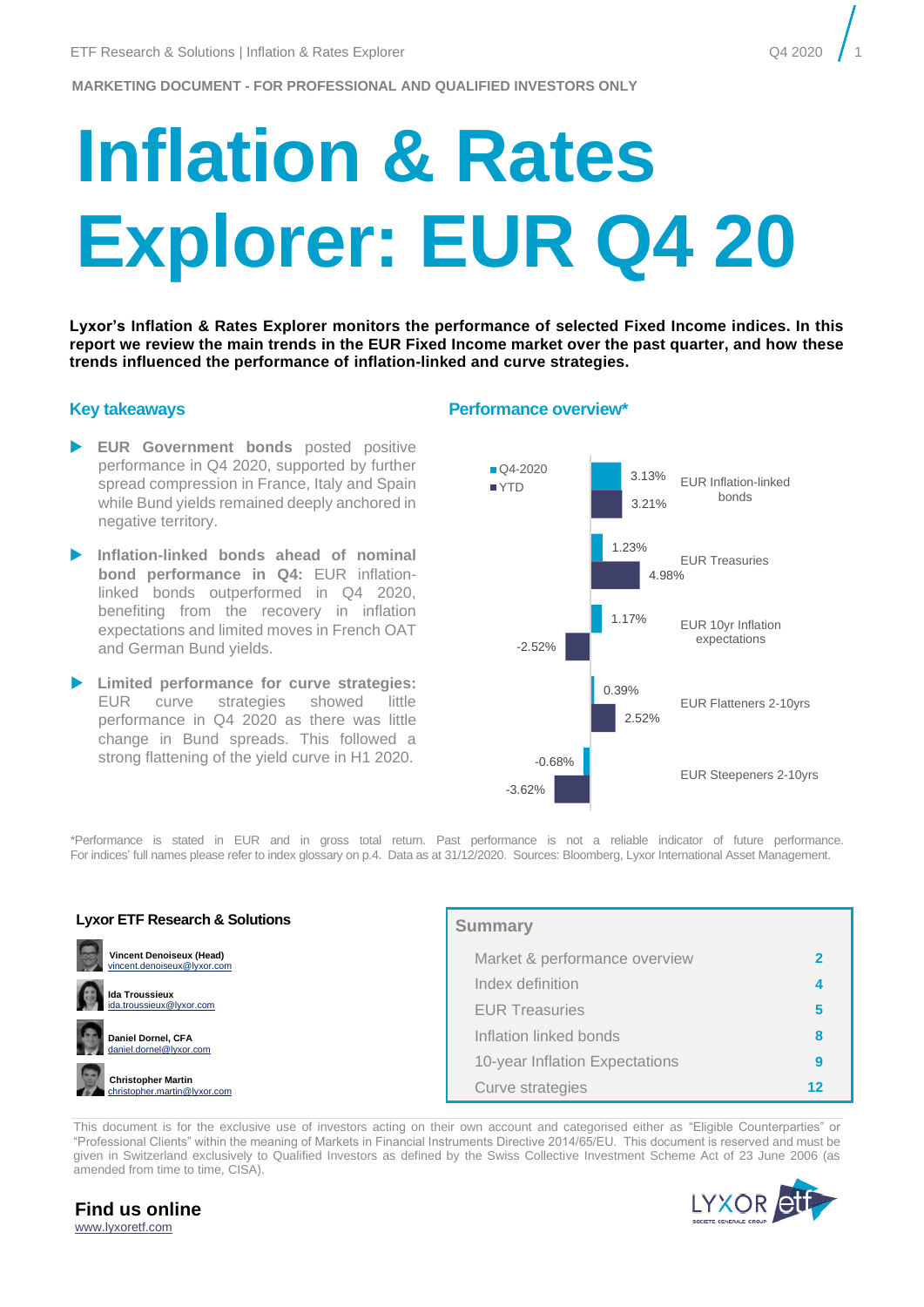# <span id="page-1-0"></span>Market & performance overview

## A better quarter for EUR inflation

Covid-19 left some scars on economic activity and prices following the restrictions put into place in late Q1 2020 across the euro area. At that time, the oil price rout and collapse in services prices (airline & hospitality) started to affect HICP headline prints across the euro area. The market correction in inflation-linked bonds at the height of the crisis has some similarities with previous market sell-offs. Nonetheless, the sell-off in EUR inflation-linked bonds was faster and **[more abrupt than](https://liveshareeu1.seismic.com/i/124Qpy1UsBsOTyg03LPEK371FohDIo45bPyUVnRMo5I___GPFtZ55J7YUZXCYZmkMY33wmQZ0CtPAHxu57rMdyo0iGbA4r4oIDCqAlCeRIDRwEQUALSIGN) even 2008**.

Headline HICP Inflation in the euro area headed into negative territory over summer 2020 and has remained there ever since, weighed down by the collapse in oil prices and the VAT cut in Germany (which came to an end in January 2021). However, underlying core measures started to show some signs of recovery, particularly in the services sector as restrictions were progressively lifted. As an example, reflation in the services sector has been driven by a base effect from airfares in the late part of the year. Freight costs also surged in Q4. Costs were pushed up due to Covid-related disruptions and increased demand for some imported goods in H2 2020 at a time when container capacity was limited.

While cyclical weakness in inflation is still priced in, inflation expectations – as measured with 5Y inflation swaps – have recovered in H2 2020, pushed up by market normalisation and further recovery in economic activity. However, spare capacity weighs on cost pressures and price gains. Looking ahead, the negative base effects from energy prices will wane from Q2 2021 along with those from the temporary German VAT cut. Statistical offices kept their basket weights unchanged in 2020 and a large reweighting is likely in 2021 (lower weight in energy & services prices, higher weights for consumer goods).

Over the longer term, the slack in product and labour markets and the stronger euro may keep a lid on inflation in the euro area. It will take some time for core inflation to trend back to its pre-crisis levels.

#### **Strong base effect pushed headline inflation in negative territory in H2 2020**

*Headline HICP Inflation (% YoY, EU harmonised)*



**Surging freight costs could fuel further EUR inflation**  *EUR inflation expectations & freight costs* 







For all data sources: Bloomberg, Morningstar, Lyxor International Asset Management. Data as at 31/12/2020. Past performance is not a reliable indicator of future returns

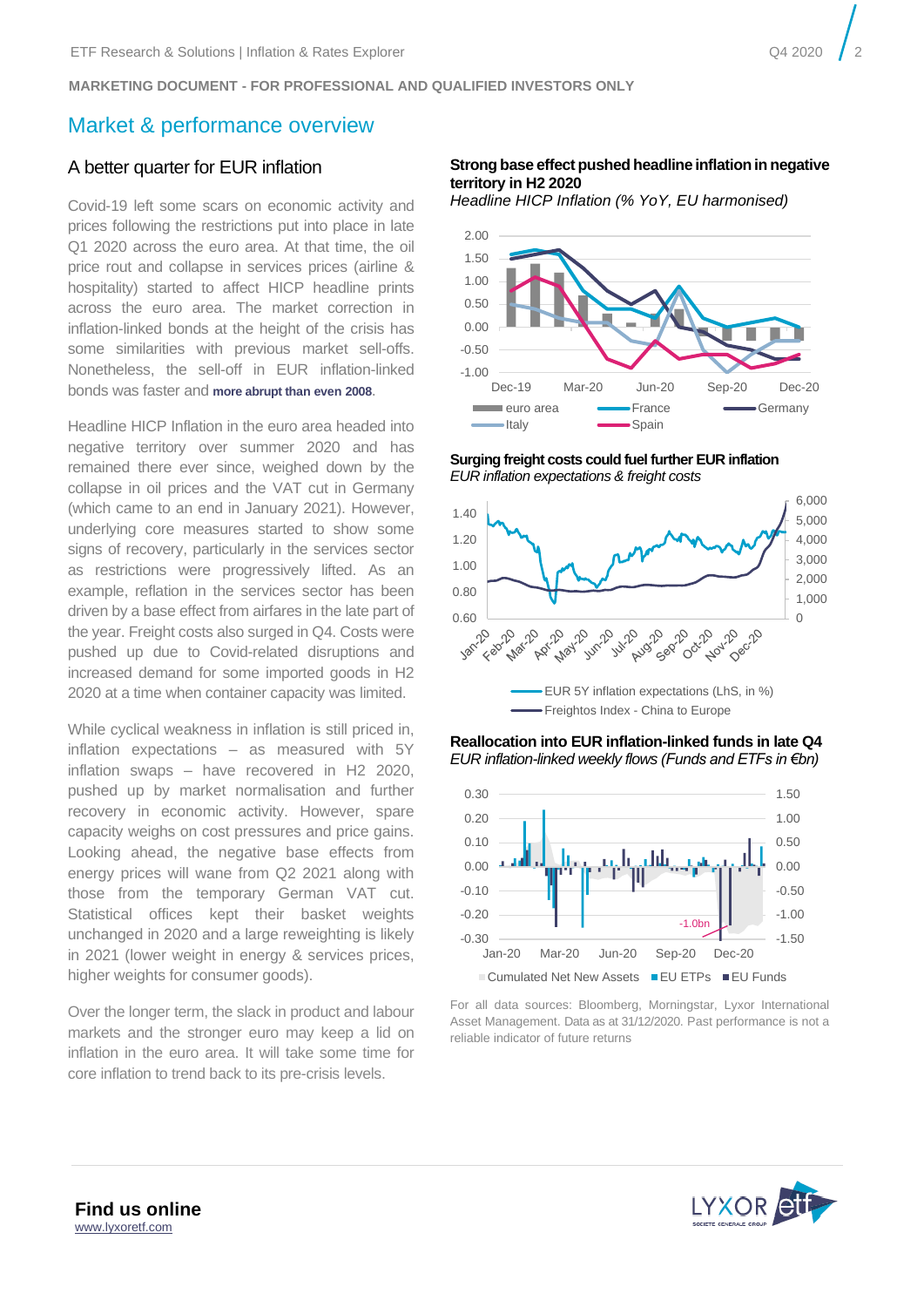In this context, EUR inflation-linked bonds outperformed in Q4 2020, benefiting from the recovery in inflation expectations and limited moves in OAT and Bund yields. Meanwhile, inflation expectations strategies' performance was hampered by negative EUR repo rates due to the ECB's negative rate policy (see p[.8-11](#page-7-0) for more details).

# Bund yields remained deeply anchored in H2 2020

The spread between German 2Y Schatz and 10Y Bund yields, the most common measure of the yield curve, was little changed over H2 2020 as German Bund yields were heavily anchored across maturities. This came up after a strong flattening of the Bund yield curve in H1 2020 at the height of the Covid-19 crisis, at time when activity in the euro area was almost brought to a halt due to heavy restrictions to limit the spread of the virus.

In contrast with the US, market expectations are still for another rate cut from the ECB. This should leave the front end of the Bund yield curve well anchored in negative territory. The long end of the curve should eventually be supported by expectations that mass vaccination campaigns against Covid-19 will lead to widespread business reopening and spur economic growth.

In this context, EUR curve strategies showed little performance in Q4 2020 as there was little change in Bund spreads (see [p.12](#page-11-0) for the detailed performance analysis). This followed a strong flattening of the yield curve in H1 2020.

**Markets anticipate further rate cuts from the ECB** *Implied Overnight Rate & Number of Hikes/Cuts*



**Little flattening in the Bund yield curve in Q4 2020** *German Bund yield curve (in percentage point)*



For all data sources: Bloomberg, Lyxor International Asset Management. Data as at 31/12/2020. Past performance is not a reliable indicator of future returns.

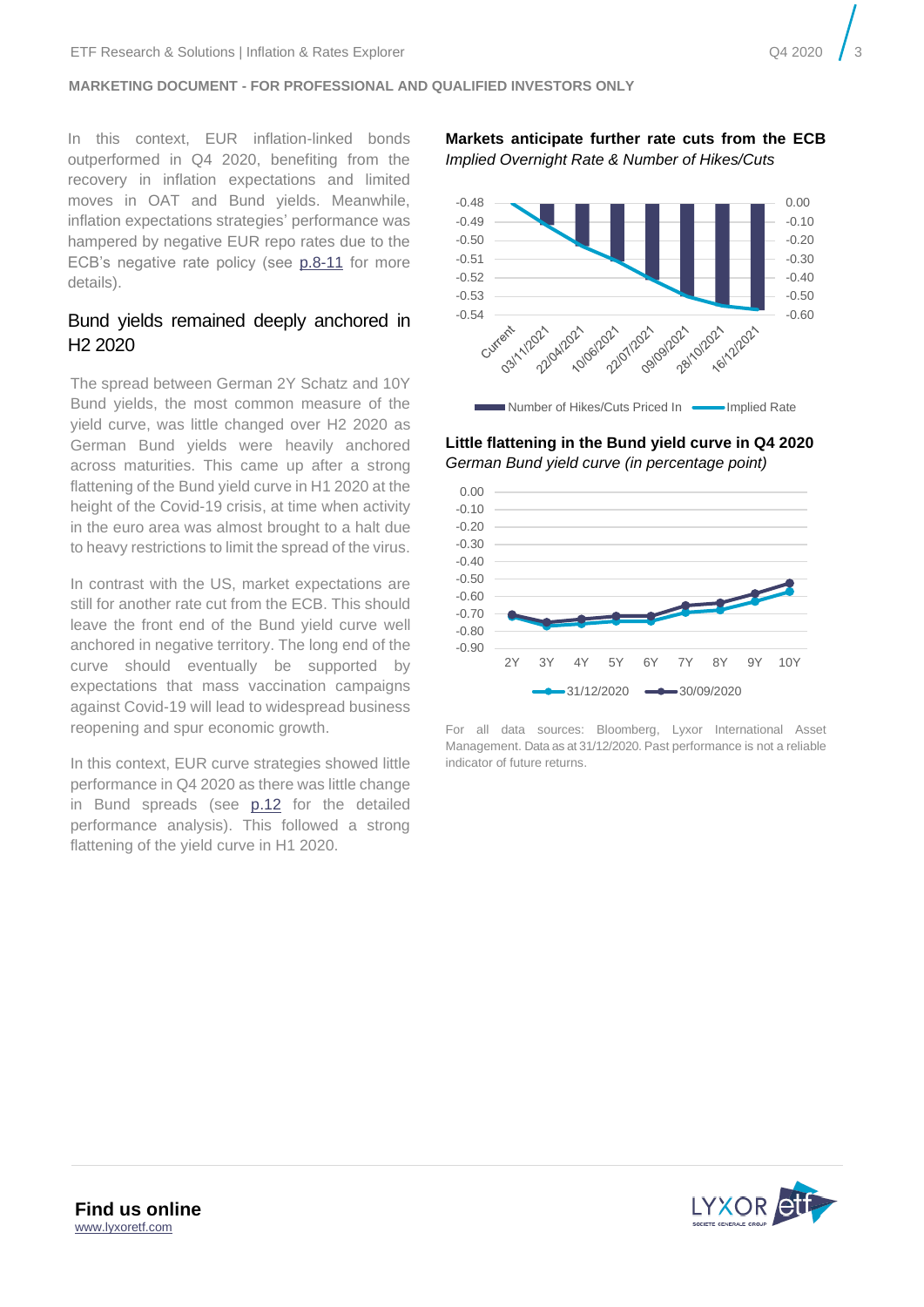# <span id="page-3-0"></span>Index definition

| <b>Index Exposure</b>                | <b>Index name</b>                                                                                                                                                                                                                                                                                                                                                                                                                                                                                        | <b>Bloomberg ticker</b> |  |  |  |  |  |
|--------------------------------------|----------------------------------------------------------------------------------------------------------------------------------------------------------------------------------------------------------------------------------------------------------------------------------------------------------------------------------------------------------------------------------------------------------------------------------------------------------------------------------------------------------|-------------------------|--|--|--|--|--|
| <b>EUR Inflation-Linked bond</b>     | Bloomberg Barclays Euro Inflation Linked - All CPI Index                                                                                                                                                                                                                                                                                                                                                                                                                                                 | LF96TREU                |  |  |  |  |  |
|                                      | The Index includes euro-denominated inflation-linked government bonds within the euro zone<br>with maturities greater than one year.                                                                                                                                                                                                                                                                                                                                                                     |                         |  |  |  |  |  |
| EUR 2-10 Year Inflation expectations | Markit iBoxx EUR Breakeven Euro-Inflation France & Germany Index                                                                                                                                                                                                                                                                                                                                                                                                                                         | IBXXEBF1                |  |  |  |  |  |
|                                      | The index is designed to provide exposure to breakeven inflation by entering into a long position<br>in inflation-linked bonds issued by France and Germany and a short position in France and<br>Germany sovereign bonds with adjacent durations.                                                                                                                                                                                                                                                       |                         |  |  |  |  |  |
| <b>EUR 2-10 Year Inverse</b>         | iBoxx EUR Inverse Breakeven Euro-Inflation France & Germany                                                                                                                                                                                                                                                                                                                                                                                                                                              | <b>IBXXEIBE</b>         |  |  |  |  |  |
| <b>Inflation expectations</b>        | The index is representative of a short position in inflation-linked bonds issued by France and<br>Germany and a long position in France and Germany sovereign bonds with adjacent durations.                                                                                                                                                                                                                                                                                                             |                         |  |  |  |  |  |
| <b>EUR Treasuries</b>                | Bloomberg Barclays Euro Treasury 50bn Bond Index                                                                                                                                                                                                                                                                                                                                                                                                                                                         | 135205EU                |  |  |  |  |  |
|                                      | The index is representative of the performance of EUR denominated government bonds issued by<br>countries of the European Monetary Union with at least €50bn of government bonds in issuance. Eligible<br>securities must have maturities of at least 1 year, with a minimum outstanding amount of €300m.                                                                                                                                                                                                |                         |  |  |  |  |  |
| <b>EUR Treasuries</b>                | FTSE MTS Highest Rated Macro-Weighted Government Bond Index                                                                                                                                                                                                                                                                                                                                                                                                                                              | <b>FMMPHRG5</b>         |  |  |  |  |  |
| <b>Highest Rated Macro Weighted</b>  | The index, denominated in EUR, is representative of the performance of eurozone government<br>bonds that have the highest credit ratings. Bonds are weighted in the index according to<br>macroeconomic indicators.                                                                                                                                                                                                                                                                                      |                         |  |  |  |  |  |
| <b>EUR Flatteners 2-10 years</b>     | Solactive EUR Daily (x7) Steepener 2-10 Index                                                                                                                                                                                                                                                                                                                                                                                                                                                            | SOED7STT                |  |  |  |  |  |
|                                      | The index tracks the investment performance of a systematic strategy whose returns are directly linked to<br>changes in the German government bond yield curve. The index is constructed such that for a 1bp<br>decrease in the steepness of the curve, the index is expected to increase roughly 7bps, though market<br>factors may cause some deviation. The index consists of two underlying components: a short position in<br>the Euro-Schatz-Futures and a long position in the Euro-Bund-Futures. |                         |  |  |  |  |  |
| <b>EUR Steepeners 2-10 years</b>     | Solactive EUR Daily (x7) Flattener 2-10 Index                                                                                                                                                                                                                                                                                                                                                                                                                                                            | SOED7FTT                |  |  |  |  |  |
|                                      | The index tracks the investment performance of a systematic strategy whose returns are directly linked to<br>changes in the German government bond yield curve. The index is constructed so that for a 1bp increase<br>in the steepness of the curve, the index is expected to increase roughly 7bps, though market factors may<br>cause some deviation. The index consists of two underlying components: a long position in the Euro-<br>Schatz-Futures, and a short position in the Euro-Bund-Futures. |                         |  |  |  |  |  |

Source: Bloomberg, Solactive, IHS Markit, FTSE MTS, Lyxor International Asset Management.

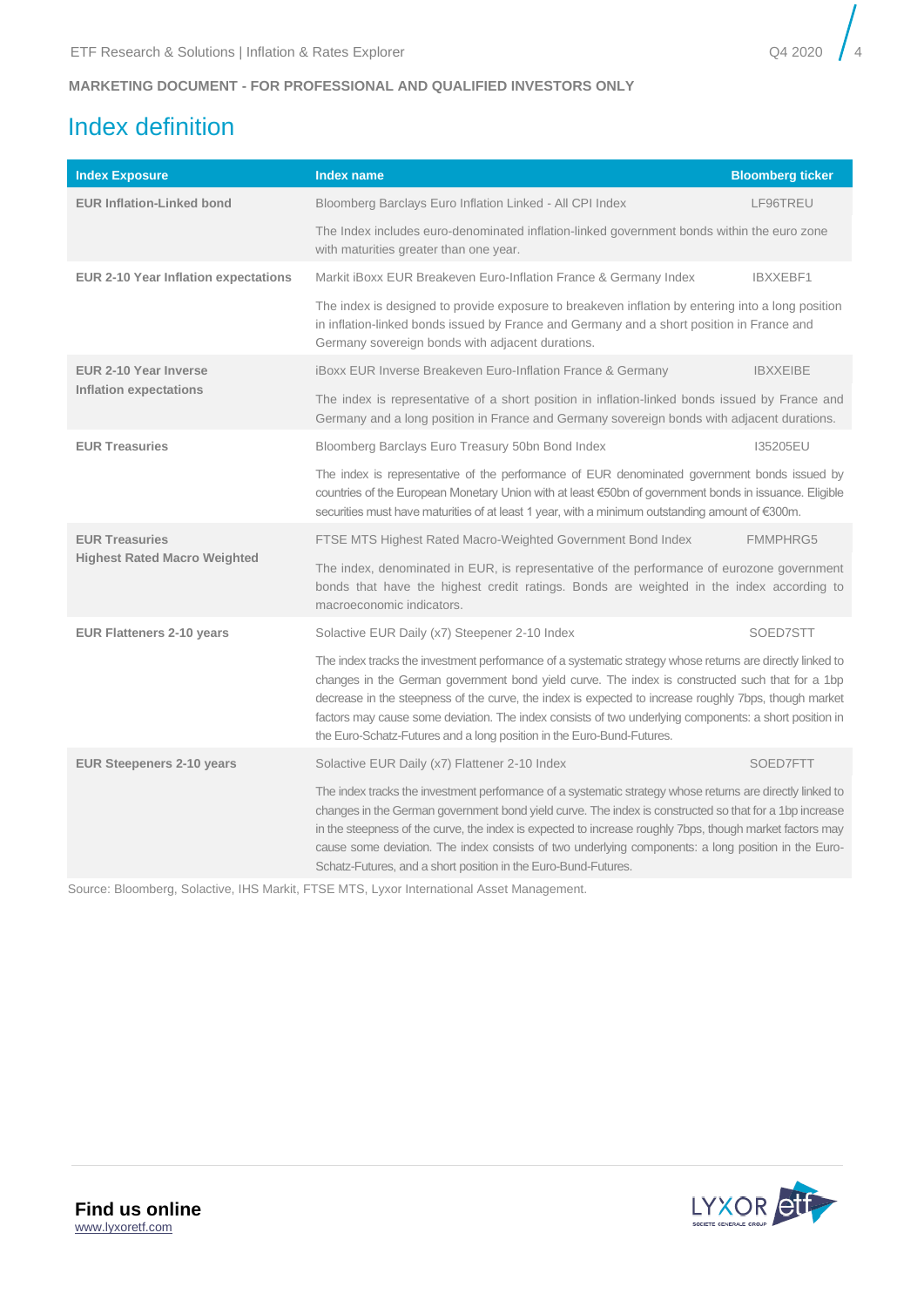# <span id="page-4-0"></span>EUR Treasuries

Bloomberg Barclays Euro Treasury 50bn Bond Index and buckets

#### **Index performance**



Base 100 = 01/06/2016

Sources: Lyxor International Asset Management, Bloomberg Barclays. Data as at 31/12/2020.

Past performance is not a reliable indicator of future returns

|                      | <b>Duration</b> | <b>Yield to</b><br><b>Worst</b> | QoQ yield<br>change (in<br>bps) | Q4 2020 | 2020   | 2019   |
|----------------------|-----------------|---------------------------------|---------------------------------|---------|--------|--------|
| <b>Euro Treasury</b> | 8.8             | $-0.23%$                        | $-12.7$                         | 1.23%   | 4.98%  | 6.76%  |
| Euro Treasury 1-3Y   | 1.9             | $-0.62%$                        | $-11.0$                         | 0.07%   | 0.02%  | 0.29%  |
| Euro Treasury 3-5Y   | 3.9             | $-0.55%$                        | $-12.6$                         | 0.40%   | 1.30%  | 1.89%  |
| Euro Treasury 5-7Y   | 5.7             | $-0.42%$                        | $-12.1$                         | 0.80%   | 2.84%  | 4.26%  |
| Euro Treasury 7-10Y  | 7.9             | $-0.27%$                        | $-13.0$                         | 1.17%   | 4.52%  | 6.74%  |
| Euro Treasury 10-15Y | 10.6            | 0.02%                           | $-16.9$                         | 1.85%   | 7.01%  | 11.50% |
| Euro Treasury 15Y+   | 19.4            | 0.34%                           | $-13.3$                         | 2.80%   | 13.23% | 17.12% |
| Euro Treasury 25Y+   | 25.5            | 0.50%                           | $-11.2$                         | 3.35%   | 17.56% | 21.67% |

Sources: Lyxor International Asset Management, Bloomberg Barclays. Data as at 31/12/2020. Performance is stated in USD and in gross total return. Past performance is not a reliable indicator of future returns

#### **Index breakdown by maturity buckets Yield Duration profiles**





■ Weight in EUR Treasury universe (%) ■ 2020 performance (LHS)

Sources: Lyxor International Asset Management, Bloomberg Barclays. Data as at 31/12/2020. Past performance is not a reliable indicator of future returns



**Find us online** [www.lyxoretf.com](file://///EUR.MSD.WORLD.SOCGEN/groupdir/SGCIB/FR/LYXOR-ETF-RESSOL/research-and-solutions/1.publications/6.tactical-expert-view/Coronavirus/www.lyxoretf.com)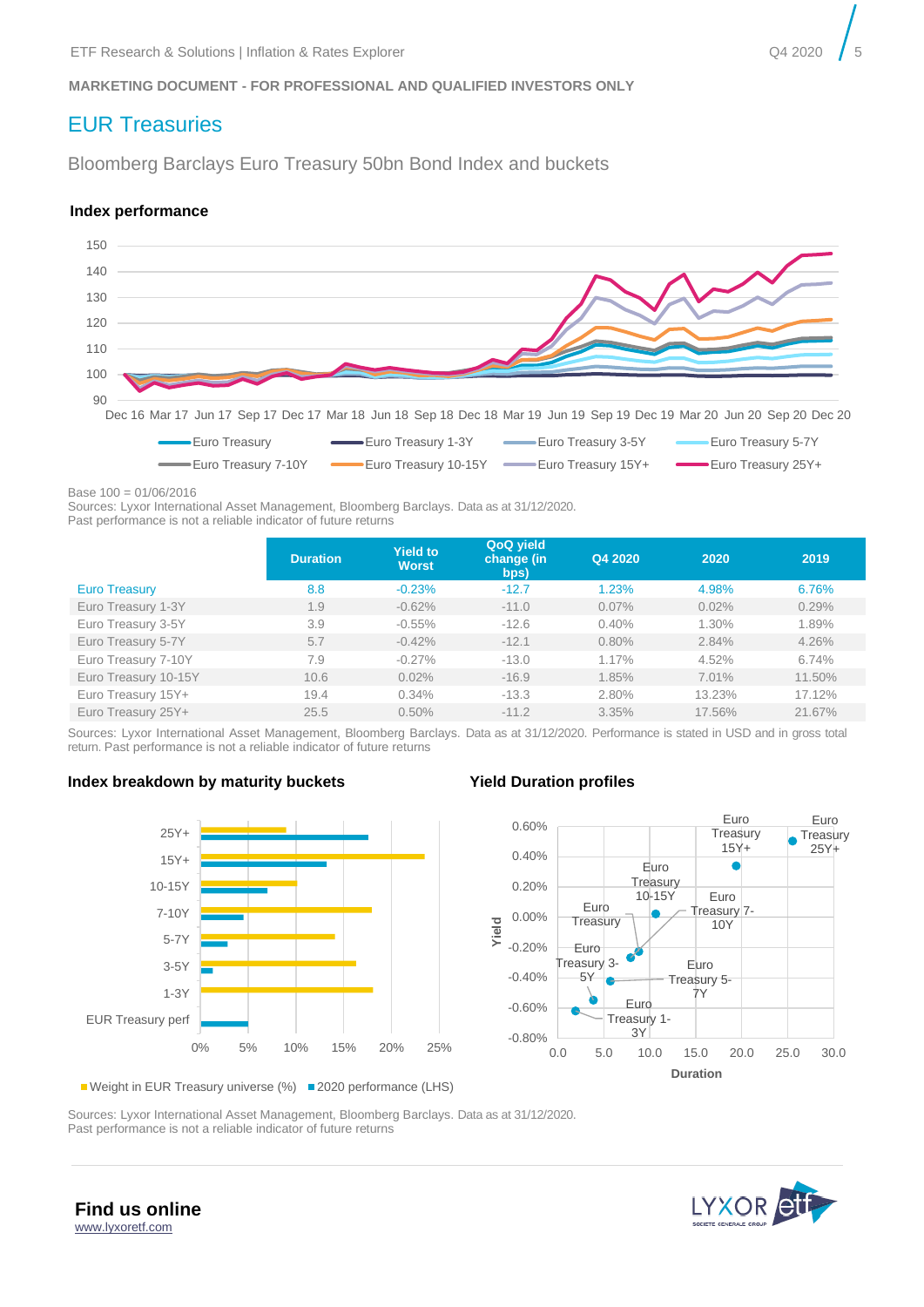# EUR Treasuries – Highest Rated Macro Weighted

FTSE MTS Highest Rated Macro-Weighted Government Bond Index and buckets

#### **Index performance**



Dec 16Mar 17 Jun 17Sep 17Dec 17Mar 18 Jun 18Sep 18Dec 18Mar 19 Jun 19Sep 19Dec 19Mar 20 Jun 20Sep 20Dec 20



Base 100 = 01/06/2016

Sources: Lyxor International Asset Management, Bloomberg Barclays. Data as at 31/12/2020.

|  | Past performance is not a reliable indicator of future returns. |  |  |  |  |  |  |  |  |
|--|-----------------------------------------------------------------|--|--|--|--|--|--|--|--|
|--|-----------------------------------------------------------------|--|--|--|--|--|--|--|--|

|                                     | <b>Duration</b> | <b>Yield to</b><br><b>Worst</b> | <b>QoQ yield</b><br><b>change</b> (in<br>bps) | Q4 2020  | 2020     | 2019     |
|-------------------------------------|-----------------|---------------------------------|-----------------------------------------------|----------|----------|----------|
| Euro T Highest rated Macro weighted | 9.2             | $-0.51%$                        | $-5.0$                                        | 0.55%    | 3.83%    | 3.99%    |
| Euro Treasury                       | 8.8             | $-0.23%$                        | $-12.7$                                       | 1.23%    | 4.98%    | 6.76%    |
| Euro T HR MW 1-3Y                   | 2.0             | $-0.72%$                        | $-4.0$                                        | $-0.11%$ | $-0.49%$ | $-0.64%$ |
| Euro T HR MW 3-5Y                   | 4.0             | $-0.72%$                        | $-3.0$                                        | 0.10%    | 0.44%    | 0.29%    |
| Euro T HR MW 5-7Y                   | 5.9             | $-0.67%$                        | $-3.0$                                        | 0.19%    | 1.66%    | 1.71%    |
| Germany                             | 8.4             | $-0.61%$                        | $-4.1$                                        | 0.33%    | 3.01%    | 3.01%    |
| France                              | 9.4             | $-0.38%$                        | $-6.3$                                        | 0.63%    | 4.51%    | 5.41%    |
| Italy                               | 7.7             | 0.29%                           | $-27.8$                                       | 2.70%    | 7.93%    | 10.59%   |
| Spain                               | 8.6             | $-0.07\%$                       | $-16.1$                                       | 1.61%    | 4.35%    | 8.57%    |

Sources: Lyxor International Asset Management, Bloomberg Barclays. Data as at 31/12/2020. Performance is stated in USD and in gross total return. Past performance is not a reliable indicator of future returns

#### **Estimated impact relative to Euro treasury** *(weight difference \* Total return)*



Sources: Lyxor International Asset Management, Bloomberg Barclays. Data as at 31/12/2020. Past performance is not a reliable indicator of future returns



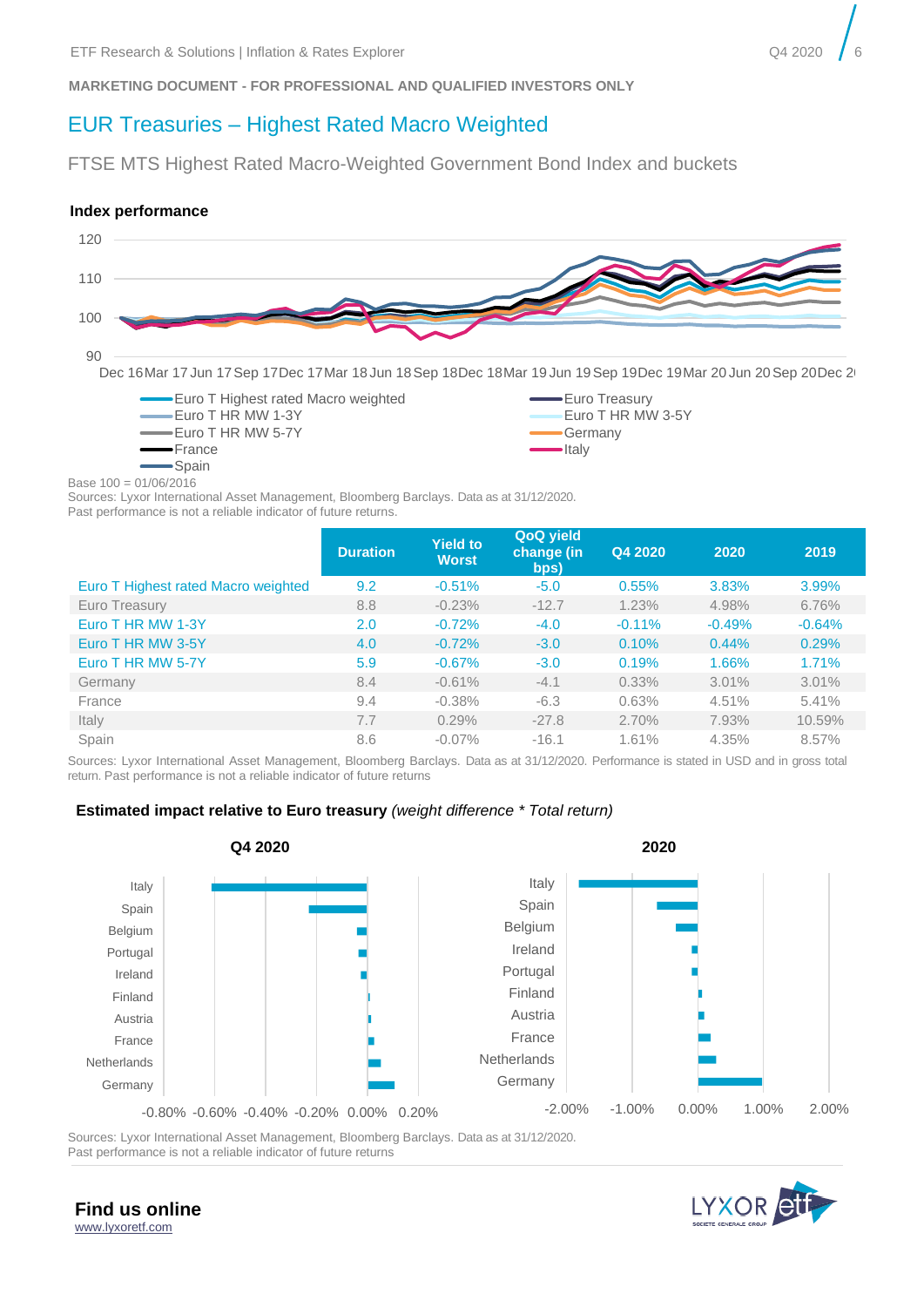

#### **Index breakdown by country issuers**



Sources: Lyxor International Asset Management, Bloomberg Barclays. Data as at 31/12/2020. Past performance is not a reliable indicator of future returns

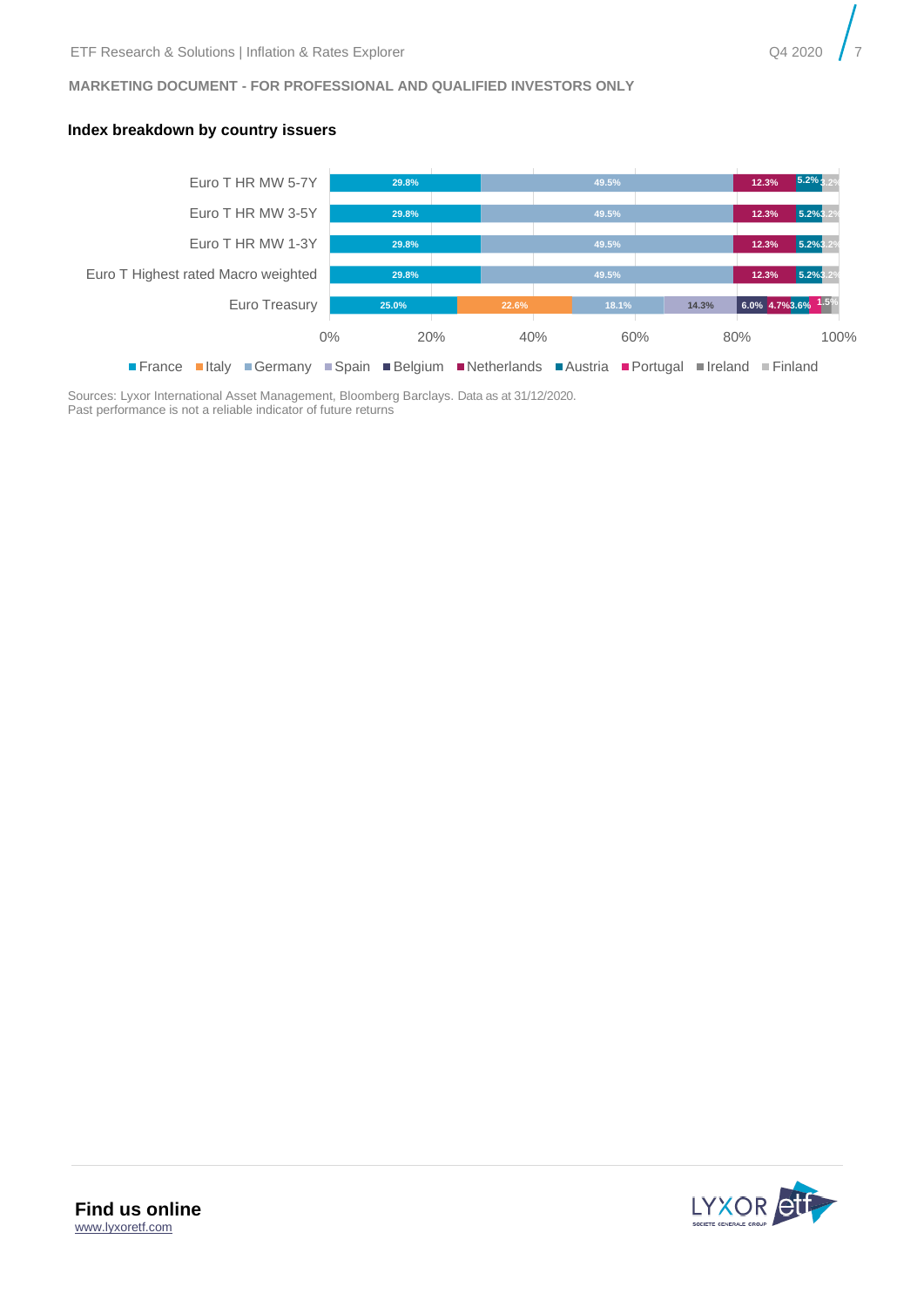# <span id="page-7-0"></span>Inflation-linked bonds

Bloomberg Barclays Euro Inflation Linked - All CPI Index and buckets

#### **Index performance**



Euro ILB **Euro ILB** 

Base 100 = 01/06/2016

Sources: Lyxor International Asset Management, Bloomberg Barclays. Data as at 31/12/2020. Past performance is not a reliable indicator of future returns

| as politication of the attended in andered the research to the control |                 |                                       |                                 |         |          |        |  |  |  |
|------------------------------------------------------------------------|-----------------|---------------------------------------|---------------------------------|---------|----------|--------|--|--|--|
|                                                                        | <b>Duration</b> | <b>Yield to</b><br>Worst <sup>1</sup> | QoQ yield<br>change<br>(in bps) | Q4 2020 | 2020     | 2019   |  |  |  |
| Euro ILB                                                               | 8.5             | $-1.07%$                              | $-48.0$                         | 3.13%   | 3.21%    | 6.57%  |  |  |  |
| Euro Treasury                                                          | 8.8             | $-0.23%$                              | $-12.7$                         | 1.23%   | 4.98%    | 6.76%  |  |  |  |
| Euro ILB 1-3Y                                                          | 2.2             | $-1.21%$                              | $-61.0$                         | 0.95%   | $-0.75%$ | 1.18%  |  |  |  |
| Euro ILB 3-5Y                                                          | 3.7             | $-1.26\%$                             | $-66.0$                         | 1.55%   | 0.02%    | 2.54%  |  |  |  |
| Euro ILB 5-7Y                                                          | 5.8             | $-1.22\%$                             | $-43.0$                         | 2.14%   | 0.84%    | 3.64%  |  |  |  |
| Euro ILB 7-10Y                                                         | 8.5             | $-1.10%$                              | $-40.0$                         | 2.85%   | 1.89%    | 7.41%  |  |  |  |
| Euro ILB 10-15Y                                                        | 11.6            | $-0.62%$                              | $-41.0$                         | 5.37%   | $6.77\%$ | 9.33%  |  |  |  |
| Euro ILB $15Y +$                                                       | 20.2            | $-0.94\%$                             | $-55.0$                         | 6.36%   | 11.70%   | 16.18% |  |  |  |

Sources: Lyxor International Asset Management, Bloomberg Barclays. Data as at 31/12/2020. Performance is stated in USD and in gross total return. Past performance is not a reliable indicator of future returns

#### **Index breakdown by maturity buckets**



Sources: Lyxor International Asset Management, Bloomberg Barclays. Data as at 31/12/2020. Past performance is not a reliable indicator of future returns

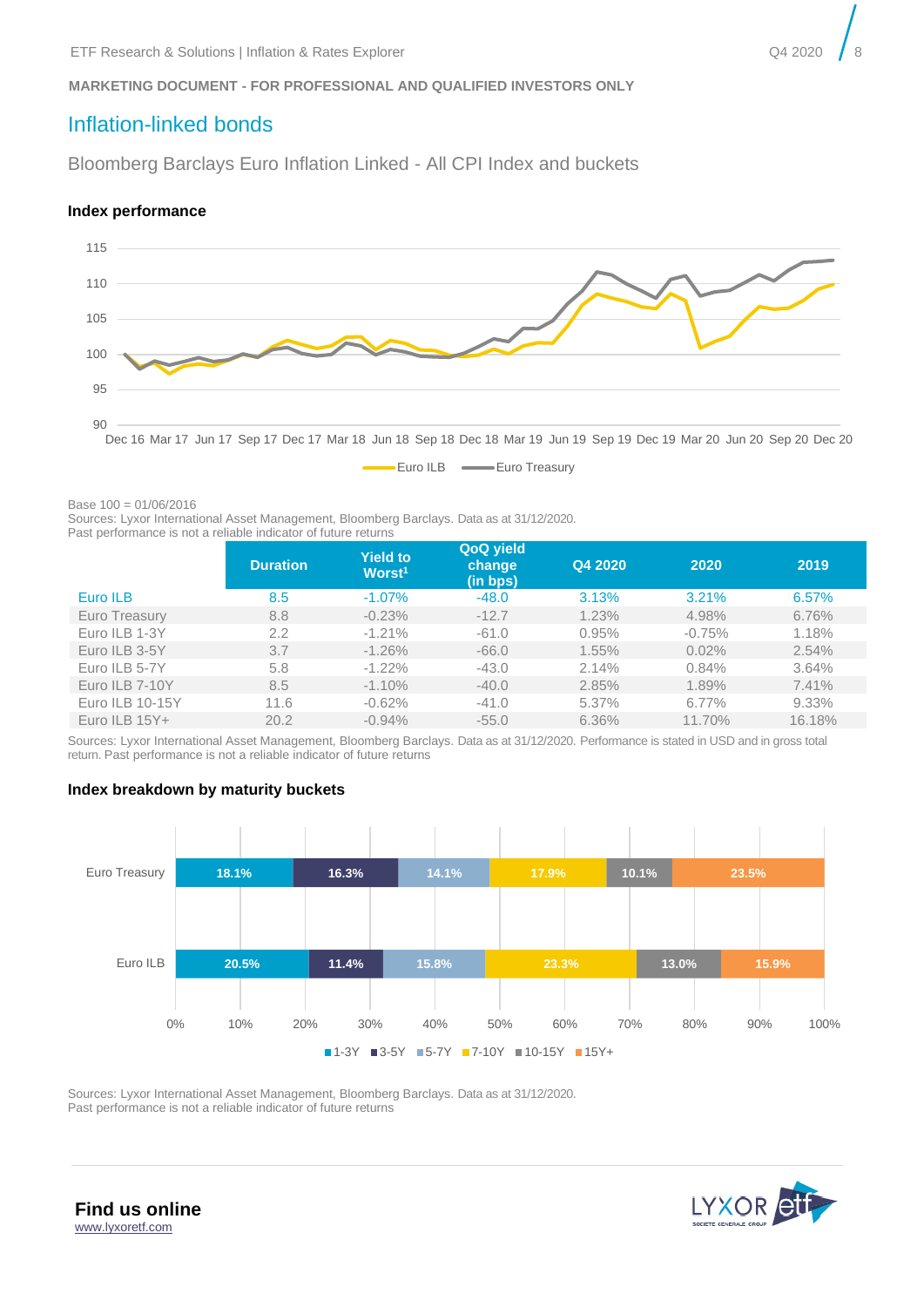# <span id="page-8-0"></span>10 Year Inflation Expectations

iBoxx EUR Breakeven Euro Inflation France & Germany Index iBoxx EUR Inverse Breakeven Euro-Inflation France & Germany Index

#### **Index performance**



Dec 16 Mar 17 Jun 17 Sep 17 Dec 17 Mar 18 Jun 18 Sep 18 Dec 18 Mar 19 Jun 19 Sep 19 Dec 19 Mar 20 Jun 20 Sep 20 Dec 20



Base 100 = 01/06/2016

Sources: Lyxor International Asset Management, Markit. Data as at 31/12/2020. Past performance is not a reliable indicator of future returns

|                                           | Q4 2020   | Q3 2020   | 2020     | 2019     |
|-------------------------------------------|-----------|-----------|----------|----------|
| Inflation expectations EUR                | 1.17%     | $-0.37%$  | $-2.52%$ | $-1.23%$ |
| <b>Inverse inflation expectations EUR</b> | $-1.57\%$ | $-0.09%$  | 0.70%    | $-0.27%$ |
| Germany ILB 1-10Y                         | 1.41%     | $0.06\%$  | $-0.29%$ | 0.17%    |
| Germany Treasury 1-10Y                    | $-0.02%$  | $-0.01\%$ | $0.77\%$ | 0.73%    |
| France ILB 1-10Y                          | 1.42%     | 0.20%     | $-0.35%$ | 1.42%    |
| France Treasury 1-10Y                     | 0.25%     | $0.33\%$  | 1.49%    | 1.92%    |

Sources: Lyxor International Asset Management, Markit. Data as at 31/12/2020. Performance is stated in USD and in gross total return. Past performance is not a reliable indicator of future returns

### **Average repo return**



Sources: Lyxor International Asset Management, Markit. Data as at 31/12/2020. Past performance is not a reliable indicator of future returns.



**Find us online** [www.lyxoretf.com](file://///EUR.MSD.WORLD.SOCGEN/groupdir/SGCIB/FR/LYXOR-ETF-RESSOL/research-and-solutions/1.publications/6.tactical-expert-view/Coronavirus/www.lyxoretf.com)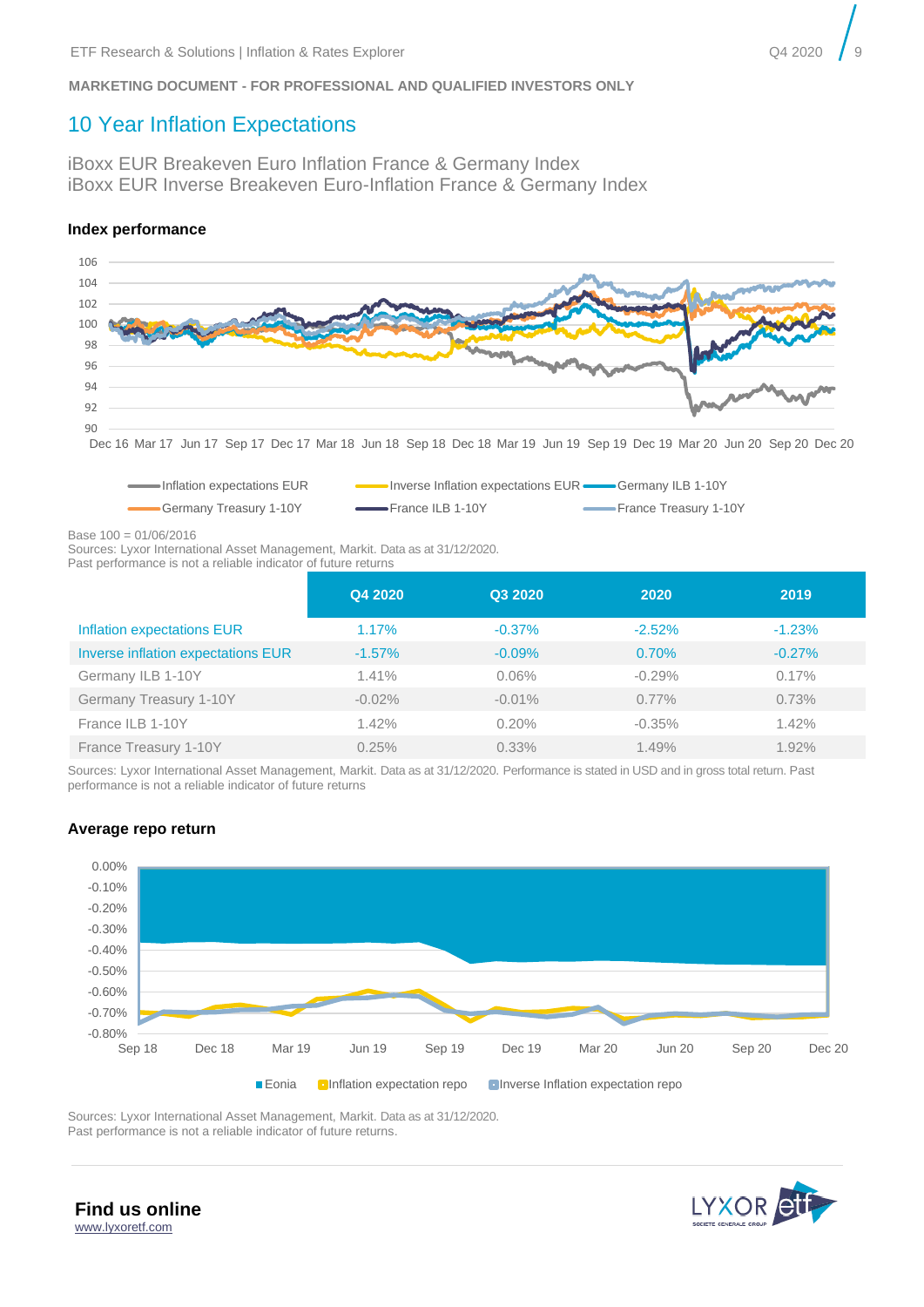# iBoxx EUR Breakeven Euro Inflation France & Germany Index

The index performance is the result of:

- The difference between the realised daily returns of the Inflation-Linked Bonds (ILB) basket and the EUR Treasuries (EUT) bond basket
- This performance is adjusted for the cost of repo and rebalancing, when applicable.

|                                                         | Q4 2020<br>Performance |              | Q3 2020<br><b>Performance</b> |              | <b>YTD 2020</b><br><b>Performance</b> |              | 2019<br><b>Performance</b> |              |
|---------------------------------------------------------|------------------------|--------------|-------------------------------|--------------|---------------------------------------|--------------|----------------------------|--------------|
| Inflation-linked basket<br>performance                  | 1.67%                  | <b>ILB</b>   | 0.17%                         | <b>ILB</b>   | $-0.20%$                              | <b>ILB</b>   | 1.69%                      | <b>ILB</b>   |
| Treasuries basket<br>performance                        | 0.28%                  | <b>Treas</b> | 0.30%                         | <b>Treas</b> | 1.44%                                 | <b>Treas</b> | 2.18%                      | <b>Treas</b> |
| <b>Average Scaling Factor</b>                           | 100.12%                | <b>SF</b>    | 100.13%                       | <b>SF</b>    | 100.42%                               | <b>SF</b>    | 100.1%                     | <b>SF</b>    |
| Average Repo return                                     | $-0.18%$               | <b>Repo</b>  | $-0.18%$                      | <b>Repo</b>  | $-0.71%$                              | <b>Repo</b>  | $-0.66%$                   | <b>Repo</b>  |
| Rebalancing costs                                       | 0.02%                  | <b>RC</b>    | 0.04%                         | <b>RC</b>    | 0.18%                                 | <b>RC</b>    | 0.06%                      | <b>RC</b>    |
| <b>Estimated performance Inflation expectations EUR</b> |                        |              |                               |              |                                       |              |                            |              |
| ILB - SF * (Treas- Repo) - RC                           | 1.19%                  |              | $-0.36%$                      |              | $-2.52%$                              |              | $-1.22%$                   |              |
| Actual index performance                                | 1.17%                  |              | $-0.37\%$                     |              | $-2.52%$                              |              | $-1.23%$                   |              |

Sources: Lyxor International Asset Management, Markit. Data as at 31/12/2020. Past performance is not a reliable indicator of future returns

# iBoxx EUR Inverse Breakeven Euro-Inflation France & Germany Index

The index performance is the result of:

- The difference between the realised daily returns of the EUR Treasuries bond basket (EUT) and the Inflation-Linked Bonds (ILB) basket.
- This performance is adjusted for the cost of repo and rebalancing, when applicable.

|                                                                 | Q4 2020<br><b>Performance</b> |              | Q3 2020<br><b>Performance</b> |              | <b>YTD 2020</b><br><b>Performance</b> |              | 2019<br><b>Performance</b> |              |  |
|-----------------------------------------------------------------|-------------------------------|--------------|-------------------------------|--------------|---------------------------------------|--------------|----------------------------|--------------|--|
| Inflation-linked basket<br>performance                          | 1.67%                         | <b>ILB</b>   | 0.17%                         | <b>ILB</b>   | $-0.20%$                              | <b>ILB</b>   | 1.69%                      | <b>ILB</b>   |  |
| Treasuries basket performance                                   | 0.28%                         | <b>Treas</b> | 0.30%                         | <b>Treas</b> | 1.44%                                 | <b>Treas</b> | 2.18%                      | <b>Treas</b> |  |
| Average Scaling Factor                                          | 99.88%                        | <b>SF</b>    | 99.87%                        | <b>SF</b>    | 99.59%                                | <b>SF</b>    | 99.90%                     | <b>SF</b>    |  |
| Average Repo return                                             | $-0.18%$                      | <b>Repo</b>  | $-0.18%$                      | <b>Repo</b>  | $-0.71%$                              | <b>Repo</b>  | $-0.66%$                   | <b>Repo</b>  |  |
| Rebalancing costs                                               | 0.02%                         | <b>RC</b>    | 0.05%                         | <b>RC</b>    | 0.18%                                 | <b>RC</b>    | 0.07%                      | <b>RC</b>    |  |
| <b>Estimated performance Inverse Inflation expectations EUR</b> |                               |              |                               |              |                                       |              |                            |              |  |
| Treas - SF * (ILB - Repo) - RC                                  | $-1.58%$                      |              | $-0.08%$                      |              | 0.74%                                 |              | $-0.24%$                   |              |  |
| Actual index performance                                        | $-1.57\%$                     |              | $-0.09%$                      |              | 0.70%                                 |              | $-0.27%$                   |              |  |

Sources: Lyxor International Asset Management, Markit. Data as at 31/12/2020. Past performance is not a reliable indicator of future returns

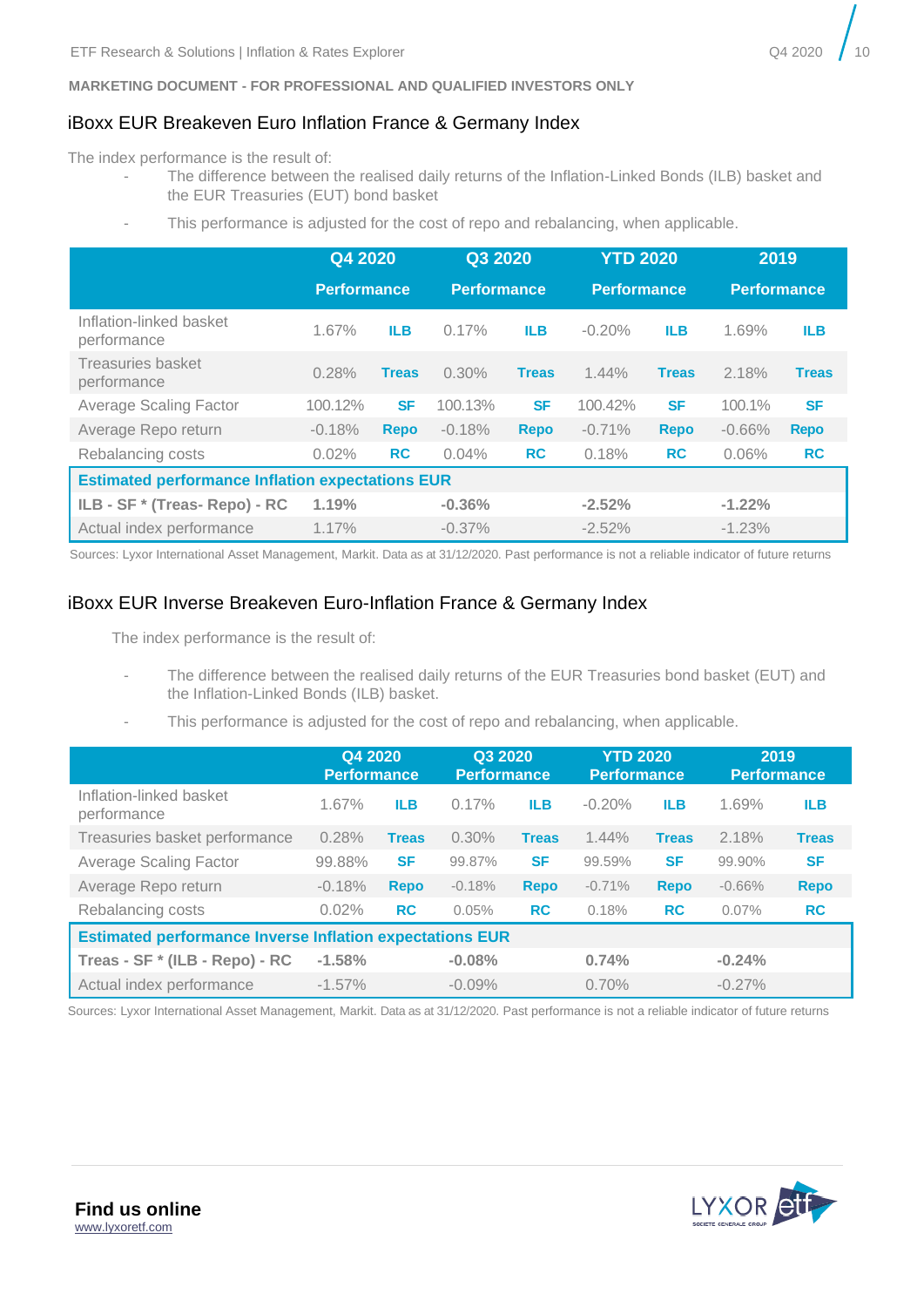### How does the index behave vs. the theoretical EUR breakeven inflation rate?

The index is designed to capture changes in breakeven inflation rate. Due to the non-linear relationship between changes in yield, return and fluctuations in market supply and demand, the magnitude of Index movements compared to changes in breakeven inflation varies from time to time.

The comparison between the index level and the breakeven rate can only be directional. The relationship between the changes in the two series is, however, clearly visible (chart below).

Historically, across the entries sample period, **a 1% absolute change in the breakeven inflation rate corresponded to an approximately 4% change in the index level**.

*The correlation level can vary over time and should not be used as a systematic rule.* 



#### **Markit iBoxx EUR breakeven Euro – inflation France & Germany vs changes in average breakeven\***

\*based on monthly observation

Sources: Lyxor International Asset Management, Markit. Data as at 31/12/2020. Past performance is not a reliable indicator of future returns.

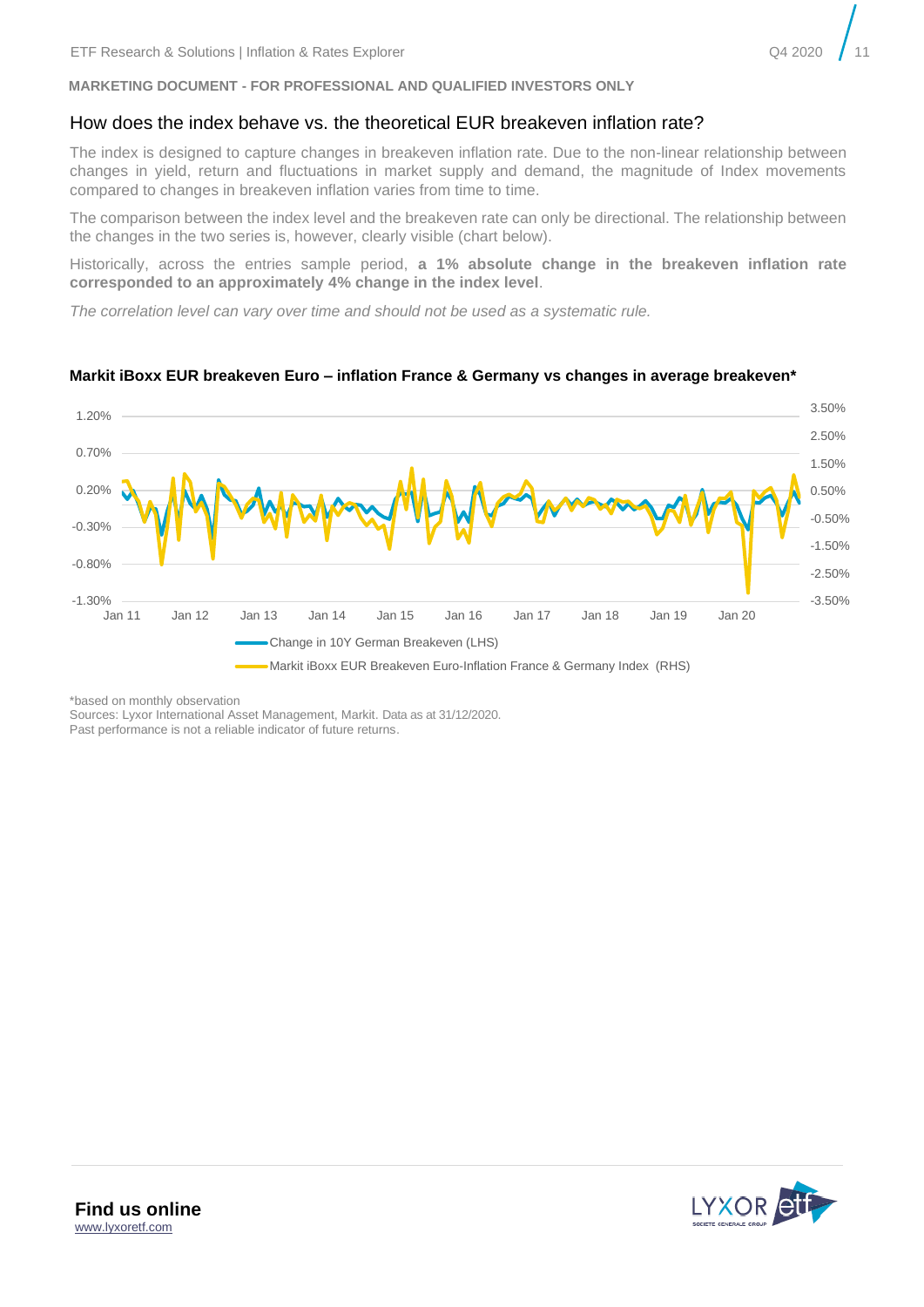# <span id="page-11-0"></span>Curve strategies

Solactive EUR Daily (x7) Flattener 2-10 Index Solactive EUR Daily (x7) Steepener 2-10 Index

#### **Index performance**



Base 100 = 01/06/2016

Sources: Lyxor International Asset Management, Solactive, Bloomberg. Data as at 31/12/2020.

Past performance is not a reliable indicator of future returns

|                            | Q4 2020  | Q3 2020  | 2020      | 2019     |
|----------------------------|----------|----------|-----------|----------|
| Steepener EUR 2-10Y        | $-0.68%$ | $-0.64%$ | $-3.62\%$ | $-4.53%$ |
| <b>Flattener EUR 2-10Y</b> | 0.39%    | $0.34\%$ | 2.52%     | 3.65%    |
| Germany Treasury 1-3Y      | $-0.16%$ | $-0.18%$ | $-0.59\%$ | $-0.73%$ |
| Germany Treasury 7-10Y     | $0.22\%$ | 0.28%    | $2.74\%$  | 3.16%    |

Sources: Lyxor International Asset Management, Solactive. Data as at 31/12/2020. Performance is stated in USD and in gross total return. Past performance is not a reliable indicator of future returns.

## Index performance analysis

|                                            | Q4 2020     |                  |                                   |     | Q3 2020            |                  |                                   | 2020 |                    |                  |                                   |     |
|--------------------------------------------|-------------|------------------|-----------------------------------|-----|--------------------|------------------|-----------------------------------|------|--------------------|------------------|-----------------------------------|-----|
|                                            | Performance |                  | Average weight<br>over the period |     | <b>Performance</b> |                  | Average weight<br>over the period |      | <b>Performance</b> |                  | Average weight<br>over the period |     |
| 10Y Future basket                          | 0.45%       | F <sup>10Y</sup> | 78.5%                             | (a) | 0.48%              | F <sup>10Y</sup> | 77.6%                             | (a)  | 4.32%              | F <sup>10Y</sup> | 78.4%                             | (a) |
| 2Y Future basket                           | $-0.05%$    | $F^{2Y}$         | 365.8%                            | (b) | $-0.02%$           | $F^{2Y}$         | 368.2%                            | (b)  | 0.06%              | $F^{2Y}$         | 367.5%                            | (b) |
| Cash                                       | $-0.12%$    | Csh              |                                   |     | $-0.12%$           | Csh              |                                   |      | $-0.47%$           | Csh              |                                   |     |
| <b>Transaction costs</b>                   | 0.03%       | TC.              |                                   |     | 0.03%              | ТC               |                                   |      | 0.14%              | <b>TC</b>        |                                   |     |
| <b>Estimated performance Steepener EUR</b> |             |                  |                                   |     |                    |                  |                                   |      |                    |                  |                                   |     |
| $(b)*F2Y - (a)*F10Y + Csh - TC$            |             | $-0.68%$         |                                   |     |                    | $-0.60%$         |                                   |      |                    | $-3.76%$         |                                   |     |
| Actual index performance                   |             | $-0.68%$         |                                   |     |                    | $-0.64%$         |                                   |      |                    | $-3.62%$         |                                   |     |
| <b>Estimated performance Flattener EUR</b> |             |                  |                                   |     |                    |                  |                                   |      |                    |                  |                                   |     |
| $(a)*F10Y - (b)*F2Y + Csh -TC$             |             | 0.38%            |                                   |     |                    | 0.30%            |                                   |      |                    | 2.55%            |                                   |     |
| Actual index performance                   |             | 0.39%            |                                   |     |                    | 0.34%            |                                   |      |                    | 2.52%            |                                   |     |

Sources: Lyxor International Asset Management, Solactive, Bloomberg. Data as at 31/12/2020. Past performance is not a reliable indicator of future returns

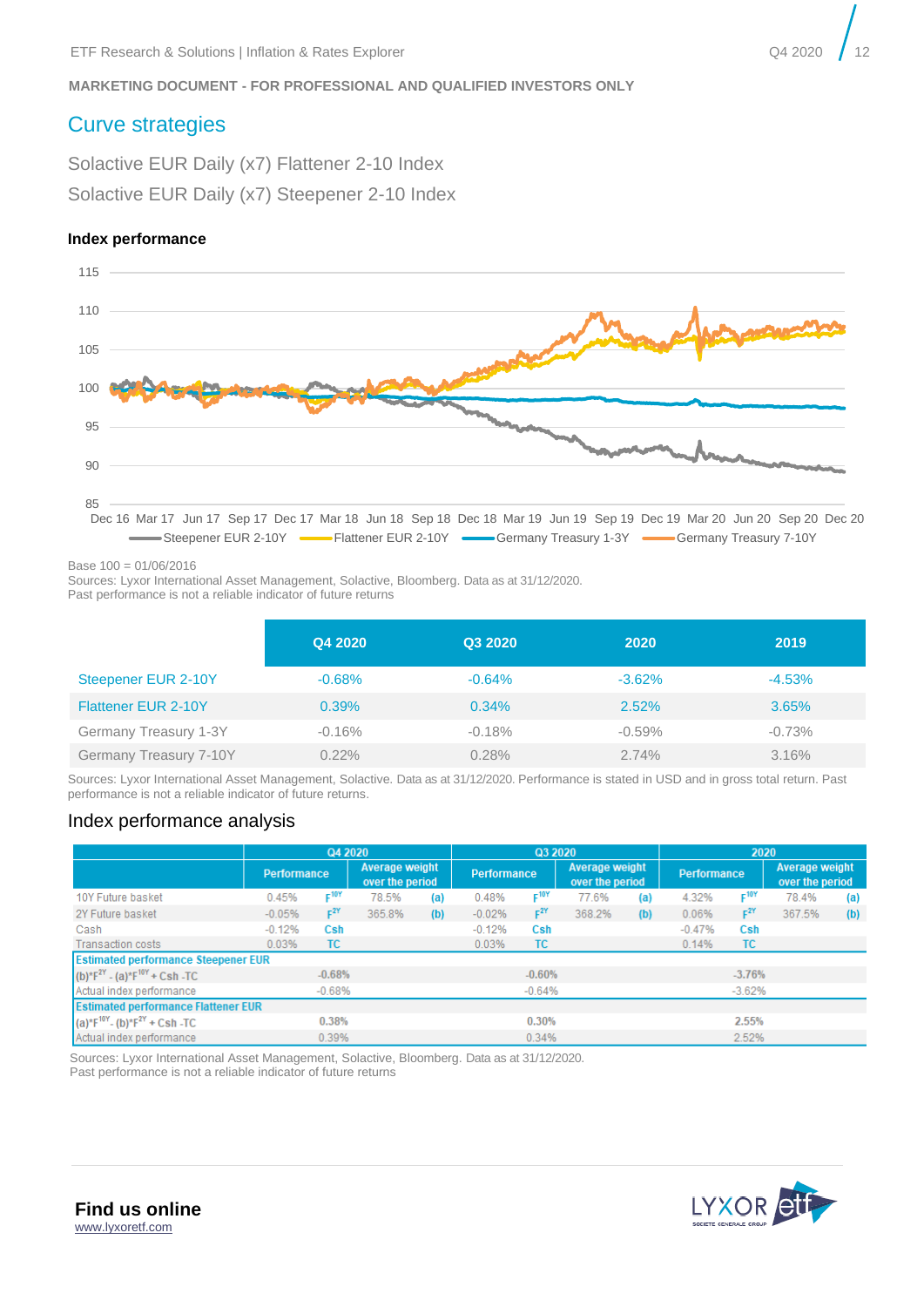## How does the index behave vs. the 2-10yr differential in Bund yields?

The index is designed to capture changes in the 2-10Y yield differential in Bund yields. Due to the non-linear relationship between changes in yield and return and fluctuations in market supply and demand, the magnitude of Index movements compared to changes in breakeven inflation varies from time to time.

The comparison between the index level and the yield differential can only be directional. The relationship between the changes in the two series is, however, clearly visible (chart below).

Historically, across the entries sample period, **a 1bp absolute change in the 2-10yr Bund yield differential corresponded to an approximately 7bp change in the index level**.

*The correlation level can vary over time and should not be used as a systematic rule.* 

#### -2.00% -1.50% -1.00% -0.50% 0.00% 0.50% 1.00% 1.50% 2.00% -0.30% -0.20% -0.10% 0.00% 0.10% 0.20% 0.30% Jan 14 Jul 14 Jan 15 Jul 15 Jan 16 Jul 16 Jan 17 Jul 17 Jan 18 Jul 18 Jan 19 Jul 19 Jan 20 Jul 20 2-10Y HCTD yield differencial change (LHS) Steepener EUR Index performance (RHS)

#### **Solactive EUR Daily (7x) Steepener 2-10yr vs changes in average 2-10yr yield differential\***

\*based on monthly observation

Sources: Lyxor International Asset Management, Solactive, Bloomberg. Data as at 31/12/2020. Past performance is not a reliable indicator of future returns

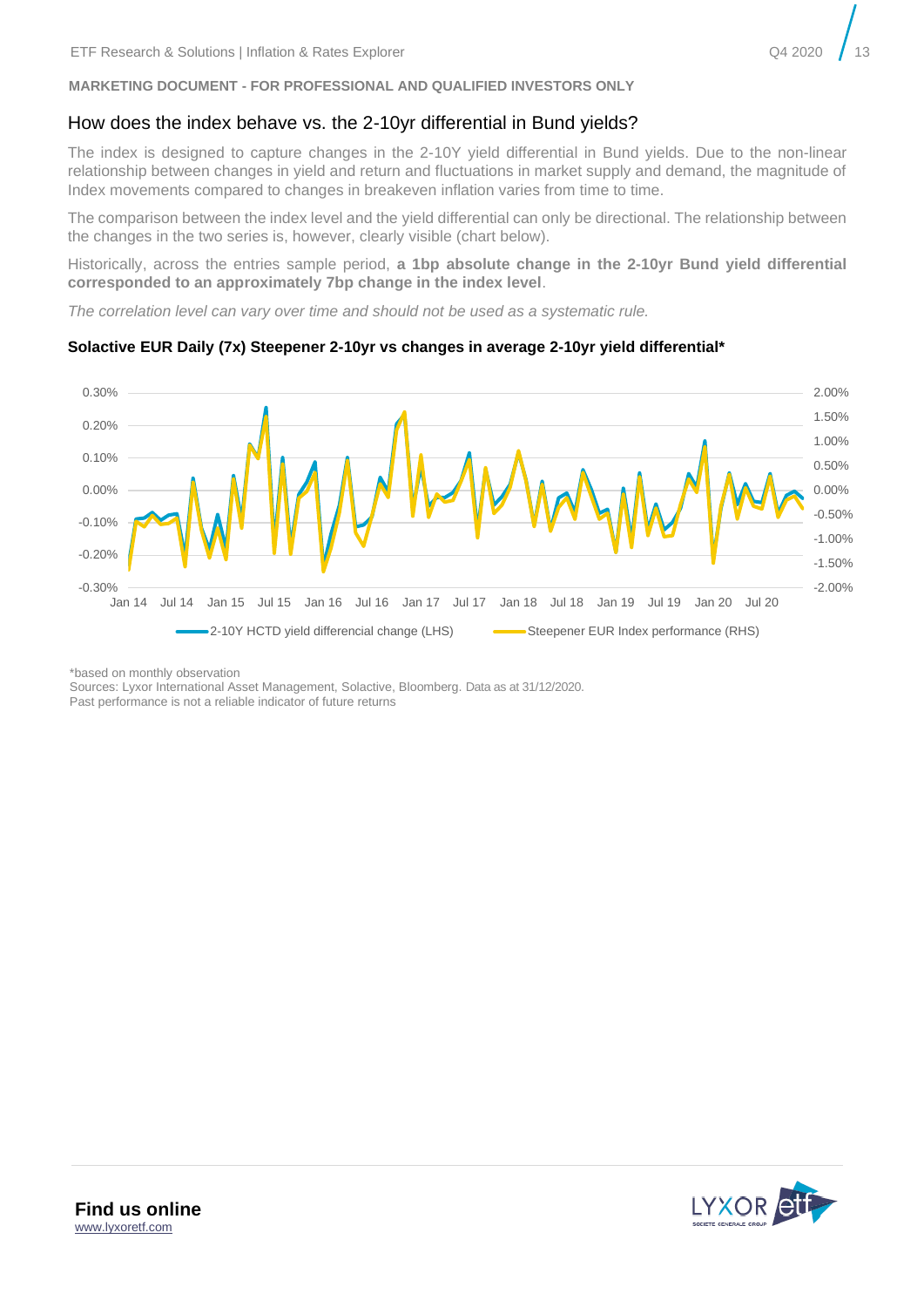#### **Knowing your risk**

It is important for potential investors to evaluate the risks described below and in the fund prospectus on our website www.lyxoretf.com

#### Capital at risk

ETFs are tracking instruments: Their risk profile is similar to a direct investment in the Underlying index. Investors' capital is fully at risk and investors may not get back the amount originally invested.

#### Replication risk

The fund objectives might not be reached due to unexpected events on the underlying markets which will impact the index calculation and the efficient fund replication.

#### Counterparty risk

With synthetic ETFs, investors are exposed to risks resulting from the use of an OTC swap with Societe Generale. In-line with UCITS guidelines, the exposure to Société Générale cannot exceed 10% of the total fund assets. Physically replicated ETFs may have counterparty risk if they use a securities lending programme.

#### Concentration Risk

Thematic and Smart Beta ETFs select stocks or bonds for their portfolio from the original benchmark index. Where selection rules are extensive it can lead to a more concentrated portfolio where risk is spread over fewer stocks than the original benchmark.

#### **Bloomberg**

#### BLOOMBERG® is a trademark and service mark of Bloomberg Finance L.P. and its affiliates (collectively "Bloomberg"). BARCLAYS® is a trademark and service mark of Barclays Bank Plc (collectively with its affiliates, "Barclays"), used under license. Bloomberg or Bloomberg's licensors, including Barclays, own all proprietary rights in the Bloomberg Barclays Indices. Neither Bloomberg nor Barclays is affiliated with Lyxor International Asset Management, and neither approves, endorses, reviews or recommends the Sub-Funds. Neither Bloomberg nor Barclays guarantees the timeliness, accurateness or completeness of any data or information relating to the Indices, and neither shall be liable in any way to Lyxor International Asset Management, investors in the Sub-Funds or other third parties in respect of the use or accuracy of the Benchmark Indices or any data included therein.

#### **Markit**

The Benchmark Index referred to here is the property of Markit Indices Limited (the "Index Sponsor") and it is used under license for the Sub-Fund. The parties agree that the Index Sponsor does not approve, endorse or recommend the Sub-Fund. Under no circumstances does the Index Sponsor provide any guarantee - whether explicit or implicit (including but not limited to the commercial value or appropriateness for any specific use or utilisation) - pertaining to the Benchmark Index or any data included in or linked to the Benchmark Index and, in particular, declines any guarantee relating to the quality, accuracy and/or exhaustiveness of the Benchmark Index or the data included in or linked to the Benchmark Index, or the results obtained from use of the Benchmark Index and/or the composition of the Benchmark Index at a given date or moment, likewise the financial rating of any issuing entity or any credit or similar event (irrespective of the definition of such) relating to a bond in the Index at a given date or at any other time. The Index Sponsor cannot be held liable for any reason whatsoever in terms of an error in the Benchmark Index, and the Index Sponsor is not required to inform of such an error, in the event it would occur. Under no circumstances does the Index Sponsor issue a recommendation to buy or sell the Sub-Fund nor does it express an opinion concerning the ability of the Benchmark Index to replicate the performance of the markets in question or concerning the Benchmark Index or any transaction or product related to it, or indeed the corresponding risks. The Index Sponsor is under no obligation to take the needs of a third party into consideration during the determination, modification in the composition or calculation of the Benchmark Index. The purchaser or a seller of the Sub-Fund and the Index Sponsor cannot be held liable in the event the Index Sponsor does not take the necessary measures in determining, adjusting or calculating the Benchmark Index. The Index Sponsor and its related companies retain the right to process any of the bonds making up the Index, and may, when permitted, accept deposits, make loans or perform any other credit activity, and more generally carry out all or any investment banking and finance service or other commercial activity with these bonds' issuers or their related companies, and they may enter into such activities as though the Index did not exist, without taking into account any consequences such action may have on the Benchmark Index or the Sub-Fund.

#### Underlying risk

The Underlying index of a Lyxor ETF may be complex and volatile. For example, when investing in commodities, the Underlying index is calculated with reference to commodity futures contracts exposing the investor to a liquidity risk linked to costs such as cost of carry and transportation. ETFs exposed to Emerging Markets carry a greater risk of potential loss than investment in Developed Markets as they are exposed to a wide range of unpredictable Emerging Market risks.

#### Currency risk

ETFs may be exposed to currency risk if the ETF is denominated in a currency different to that of the Underlying index they are tracking. This means that exchange rate fluctuations could have a negative or positive effect on returns.

#### Liquidity risk

Liquidity is provided by registered market-makers on the respective stock exchange where the ETF is listed, including Societe Generale. On exchange, liquidity may be limited as a result of a suspension in the underlying market represented by the Underlying index tracked by the ETF; a failure in the systems of one of the relevant stock exchanges, or other marketmaker systems; or an abnormal trading situation or event.



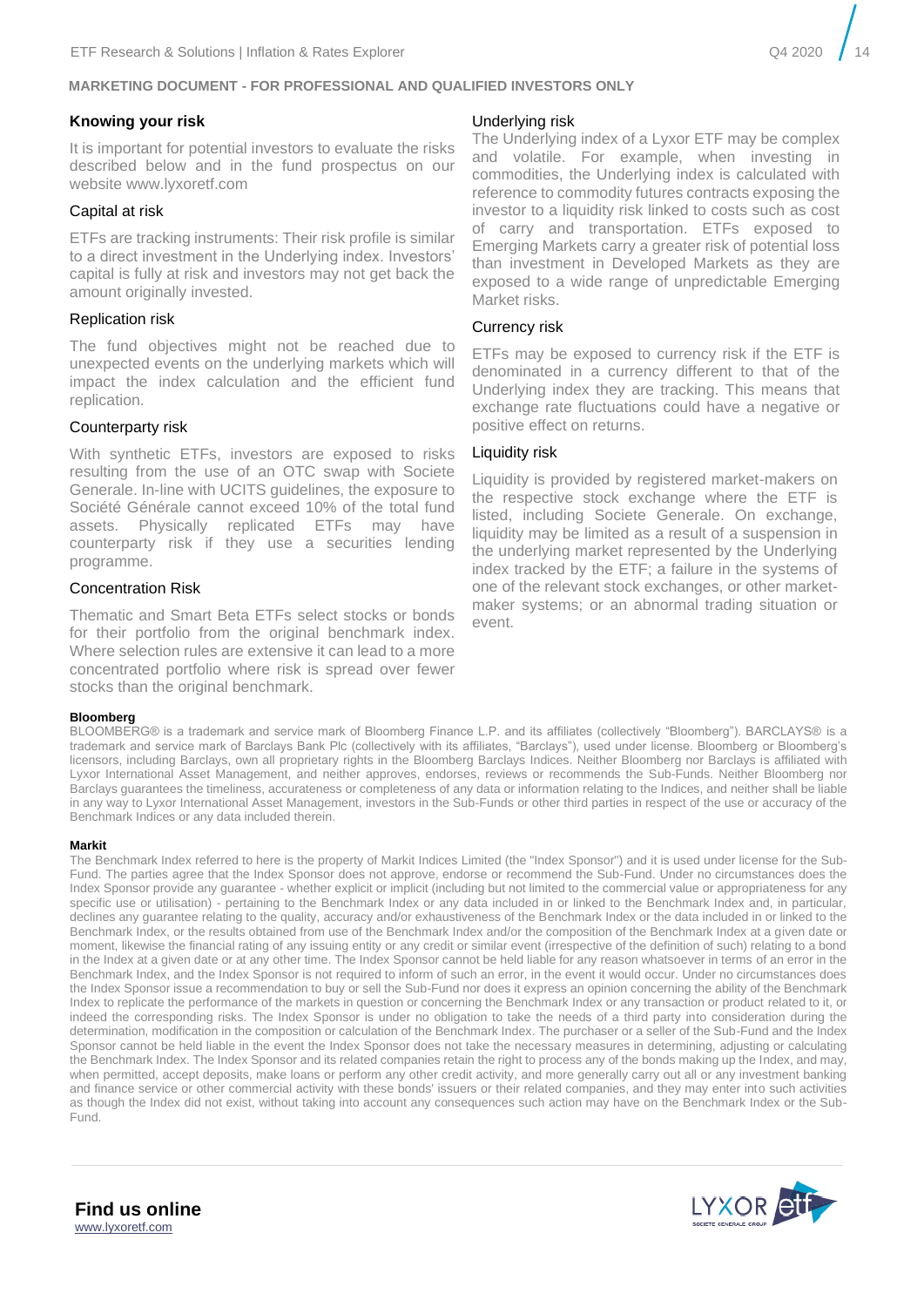#### **Solactive**

The Sub-Fund is not sponsored, promoted, sold or supported in any other manner by Solactive AG nor does Solactive AG offer any express or implicit guarantee or assurance either with regard to the results of using the Index and/or Index trade mark or the Index Price at any time or in any other respect. The Index is calculated and published by Solactive AG. Solactive AG uses its best efforts to ensure that the Index is calculated correctly. Irrespective of its obligations towards the issuer, Solactive AG has no obligation to point out errors in the Index to third parties including but not limited to investors and/or financial intermediaries of the Sub-Fund. Neither publication of the Index by Solactive AG nor the licensing of the Index or Index trade mark for the purpose of use in connection with the Sub-Fund constitutes a recommendation by Solactive AG to invest capital in the Sub-Fund nor does it in any way represent an assurance or opinion of Solactive AG with regard to any investment in the Sub-Fund. Solactive AG will not be responsible for the consequences of reliance upon any opinion or statement contained herein or for any omission.

#### **Important information**

This message is a product of LIAM sales group and is not a product of LIAM Cross Asset Research Department. It is not intended for use by or targeted at retail clients. The circumstances in which this message has been produced are such that it may not be characterised as independent investment research and should be treated as a marketing communication even if it contains a research recommendation. For more, visit our global research disclosure website www.lyxoretf.com/compliance.

This document is for the exclusive use of investors acting on their own account and categorised either as "eligible counterparties" or "professional clients" within the meaning of markets in financial instruments directive 2014/65/EU. This communication is not directed at retail clients. Except in the UK, where the document is issued by Lyxor Asset Management UK LLP, which is authorized and regulated by the Financial Conduct Authority in the UK under Registration Number 435658, this document is issued by Lyxor International Asset Management (LIAM), a French management company authorized by the Autorité des marchés financiers and placed under the regulations of the UCITS (2014/91/EU) and AIFM (2011/61/EU) Directives. Société Générale is a French credit institution (bank) authorised by the Autorité de contrôle prudentiel et de résolution (the French Prudential Control Authority). Some of the funds described in this brochure are subfunds of either Multi Units Luxembourg or Lyxor Index Fund, being both investment companies with Variable Capital (SICAV) incorporated under Luxembourg Law, listed on the official list of Undertakings for Collective Investment, and have been approved and authorised by the CSSF under Part I of the Luxembourg Law of 17th December 2010 (the "2010 Law") on Undertakings for Collective Investment in accordance with provisions of the Directive 2009/65/EC (the "2009 Directive") and subject to the supervision of the Commission de Surveillance du Secteur Financier (CSSF).

Alternatively, some of the funds described in this document are either (i) French FCPs (fonds commun de placement) or (ii) sub-funds of Multi Units France a French SICAV, both the French FCPs and sub-funds of Multi Units France are incorporated under the French Law and approved by the French Autorité des marchés financiers. Each fund complies with the UCITS Directive (2009/65/CE) and has been approved by the French Autorité des marchés financiers. Société Générale and Lyxor AM recommend that investors read carefully the "risk factors" section of the product's prospectus and Key Investor Information Document (KIID). The prospectus and the KIID are available in French on the website of the AMF (www.amf-france.org). The prospectus in English and the KIID in the relevant local language (for all the countries referred to, in this document as a country in which a public offer of the product is authorised) are available free of charge on Lyxor etf. com or upon request to clientservices-etf@ lyxor.com. The products are the object of market-making contracts, the purpose of which is to ensure the liquidity of the products on NYSE Euronext Paris, Deutsche Boerse (Xetra) and the London Stock Exchange, assuming normal market conditions and normally functioning computer systems. Units of a specific UCITS ETF managed by an asset manager and purchased on the secondary market cannot usually be sold directly back to the asset manager itself.

Investors must buy and sell units on a secondary market with the assistance of an intermediary (e.g. a stockbroker) and may incur fees for doing so. In addition, investors may pay more than the current net asset value when selling them. Updated composition of the product's investment portfolio is available on www. lyxoretf.com. In addition, the indicative net asset value is published on the Reuters and Bloomberg pages of the product and might also be mentioned on the websites of the stock exchanges where the product is listed. Prior to investing in the product, investors should seek independent financial, tax, accounting and legal advice. It is each investor's responsibility to ascertain that it is authorised to subscribe or invest into this product. This document together with the prospectus and/or more generally any information or documents with respect to or in connection with the Fund does not constitute an offer for sale or solicitation of an offer for sale in any jurisdiction (i) in which such offer or solicitation is not authorized, (ii) in which the person making such offer or solicitation is not qualified to do so, or (iii) to any person to whom it is unlawful to make such offer or solicitation. In addition, the shares are not registered under the U.S Securities Act of 1933 and may not be directly or indirectly offered or sold in the United States (including its territories or possessions) or to or for the benefit of a U.S Person (being a "United State Person" within the meaning of Regulation S under the Securities Act of 1933 of the United States, as amended, and/or any person not included in the definition of "Non-United States Person" within the meaning of Section 4.7 (a) (1) (iv) of the rules of the U.S. Commodity Futures Trading Commission.). No U.S federal or state securities commission has reviewed or approved this document and more generally any documents with respect to or in connection with the fund. Any representation to the contrary is a criminal offence. This document is of a commercial nature and not of a regulatory nature. This document does not constitute an offer, or an invitation to make an offer, from Société Générale, Lyxor Asset Management (together with its affiliates, Lyxor AM) or any of their respective subsidiaries to purchase or sell the product referred to herein. These funds include a risk of capital loss. The redemption value of this fund may be less than the amount initially invested. The value of this fund can go down as well as up and the return upon the investment will therefore necessarily be variable. In a worst-case scenario, investors could sustain the loss of their entire investment. This document is confidential and may be neither communicated to any third party (with the exception of external advisors on the condition that they themselves respect this confidentiality undertaking) nor copied in whole or in part, without the prior written consent of Lyxor AM or Société Générale. The obtaining of the tax advantages or treatments defined in this document (as the case may be) depends on each investor's particular tax status, the jurisdiction from which it invests as well as applicable laws. This tax treatment can be modified at any time. We recommend to investors who wish to obtain further information on their tax status that they seek assistance from their tax advisor. The attention of the investor is drawn to the fact that the net asset value stated in this document (as the case may be) cannot be used as a basis for subscriptions and/or redemptions. The market information displayed in this document is based on data at a given moment and may change from time to time.